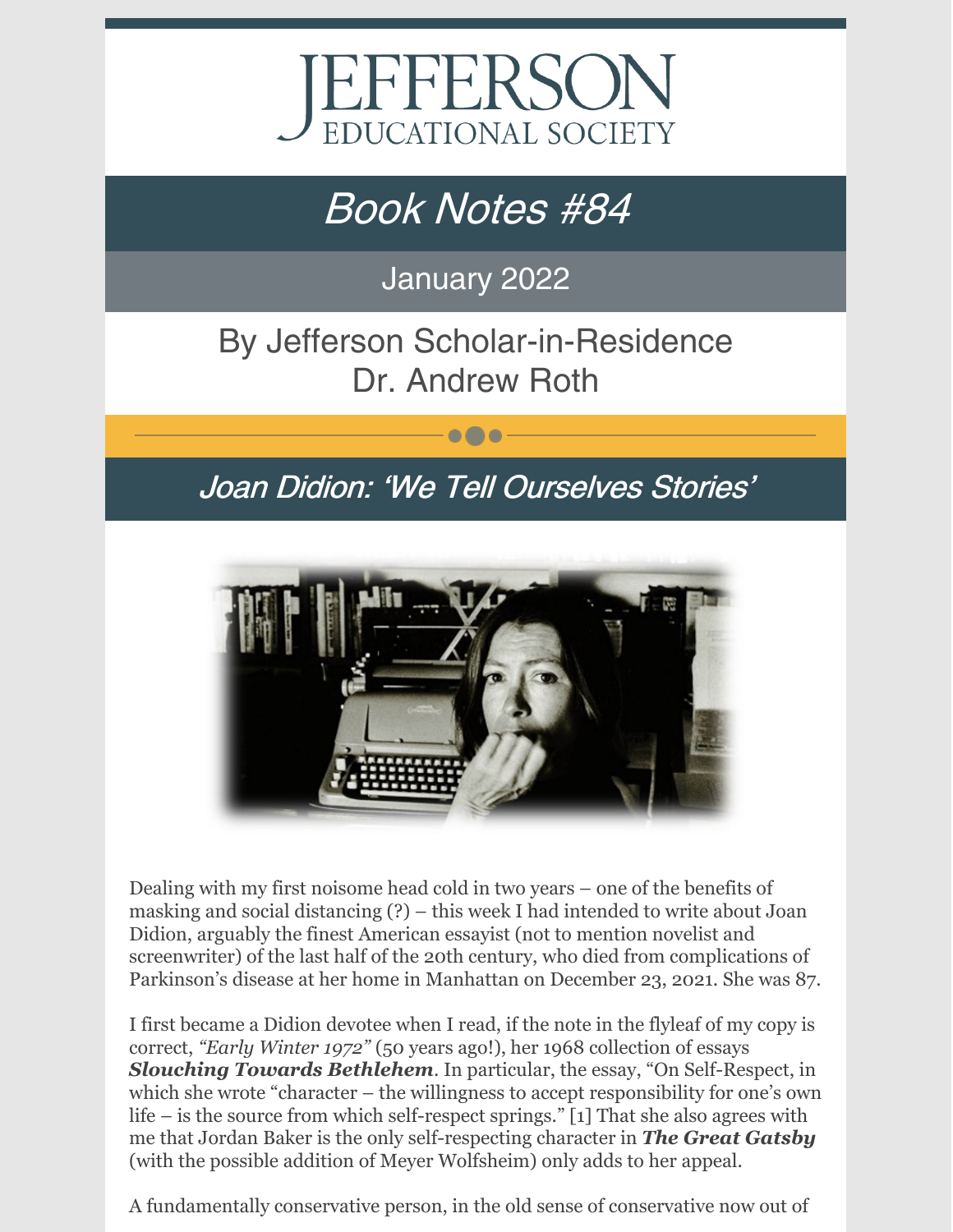fashion, Didion instinctively distrusted enthusiasms of all types. She had a laser eye for penetrating the pretensions, follies, and hustles of her time and place. As she once said, "My only advantage as a reporter is that I am so physically small, so temperamentally unobtrusive, and so neurotically inarticulate that people tend to forget that my presence runs counter to their best interests." [2] She ruminated at length about storytelling, memory, history, and the interplay between them. About how we use them to make sense of our experience until they don't. And when they don't, how we are lost inside that center Yeats said was not holding. Her justly famous opening of *The White Album* serves as the epigraph to my *The American Tapestry Project* – "We tell ourselves stories …" Finally, she wrote some of the cleanest, most elegant prose in American English. As John Leonard, her friend and editor, is alleged to have said – at the moment I can't find the precise citation – "try rewriting one of her sentences to make it better; it can't be done."

I'll come back to Didion in a future *Book Notes* when I am not dealing with the seasonal miseries of a cold and while my thinking might still be cloudy at least their antihistamine induced vagaries, as Macaulay said somewhere about something else, "will have abated." So, for now, we'll reprise the very first *Book Notes,* which the Jefferson Society published on March 19, 2020, looking into Joan Didion's *The White Album*.

### **Book Notes #1** *Joan Didion: The White Album* from *March 19, 2020*

On numerous occasions during the past several years while delivering presentations on *America in 1968* or *The American Tapestry Project*, I have remarked that the best book – in this instance, a collection of essays – on the 1960s is Joan Didion's *The White Album*. One doesn't read Didion for some "Trivial Pursuit" catalog of who did what to whom when, one doesn't read Didion for some antiquarian or nostalgic trip down memory lane, one doesn't read Didion for a political analysis of the era's discontents; no, one reads Didion if one wants to experience the era's neurotic, neurasthenic, slightly loopy, marginally psychotic, almost bi-polar "*Oh wow!*"-"*Oh woe!*" manic-depressive energy.

The book consists of five sections, which are themselves collections of essays.

They are, first the title section "The White Album," then consecutively "California Republic," "Women," "Sojourns," and, lastly, "On the Morning After the Sixties". And there is just a bit of the "trivial pursuit" to the contents, as Robert Atwan noted in *Publisher's Weekly* when he included "The White Album" in his catalog of "The Top Ten Essays Since 1950":

*"Huey Newton, Eldridge Cleaver, and the Black Panthers, a recording session with Jim Morrison and the Doors, the San Francisco State riots, the Manson murders—all of these, and much more, figure prominently in Didion's brilliant mosaic distillation (or phantasmagoric album) of California life in the late 1960s."*

By the way, you can find Atwan's essay and accompanying list [here](https://www.publishersweekly.com/pw/by-topic/industry-news/tip-sheet/article/54337-the-top-10-essays-since-1950.html).

But that is not why one reads Didion; one reads Didion for her keen powers of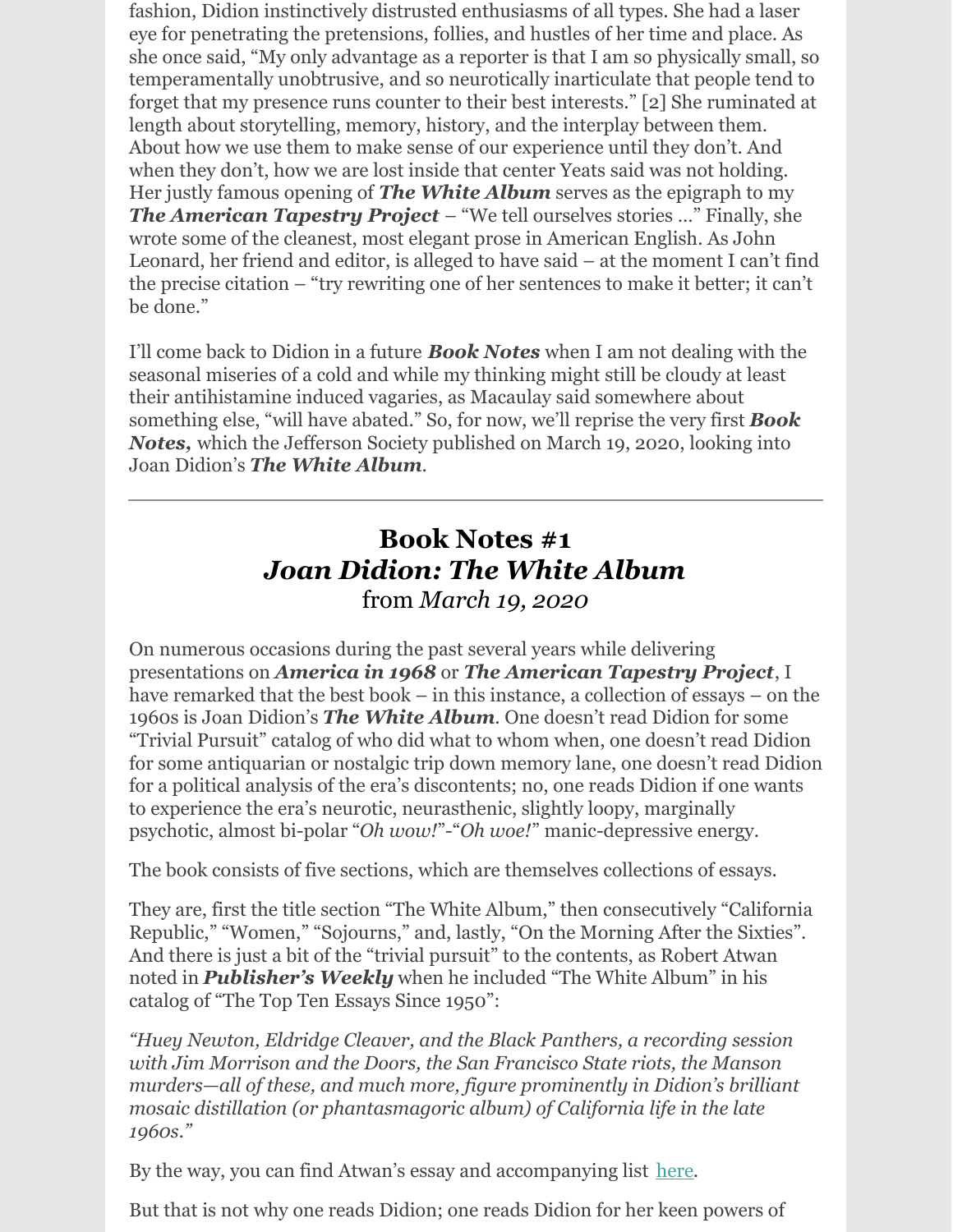observation, as in: "When I first met Linda Kasabian in the summer of 1970 she was wearing her hair parted neatly in the middle, no makeup, Elizabeth Arden "Blue Grass" perfume, and the unpressed blue uniform issued to inmates at the Sybil Brand Institute for Women in Los Angeles." (p. 208)

Linda Kasabian was one of Charles Manson's girls about to turn state's evidence. Didion was interviewing her; later she would purchase for her the dress she'd wear while testifying against her former "family members."

Or one reads Didion for the sharpness of her insights, as in "The Women's Movement" when, amidst an exposition on the eroding hold Marxist thought had on the era's social revolutionaries, Didion observes, "And then, at that exact dispirited moment when there seemed no one at all willing to play the proletariat, along came the women's movement, and the invention of women as a 'class'". (p. 258)

Or, as in "Many Mansions," her description of the unoccupied California Governor's Mansion built by Ronald and Nancy Reagan in which Jerry Brown declined to live, "All day at this empty house three maintenance men try to keep the bulletproof windows clean and the cobwebs swept and the wild grass green and the rattlesnakes down by the river and away from the 35 exterior wood and glass doors."(p. 227)

Or, as in "On the Morning After the Sixties," as she meditates upon the fact that she is not a "Boomer" but comes from the generation before, which gives her a different "take" on college life and the age of protest:

*I am talking here about being a child of my time. When I think about the Sixties now, I think about an afternoon not of the Sixties at all, an afternoon early in my sophomore year at Berkeley, a bright autumn Saturday in 1953. I was lying on a leather couch in a fraternity house (there had been a lunch for the alumni, my date had gone on to the game, I do not now recall why I had stayed behind), lying there alone reading a book by Lionel Trilling and listening to a middleaged man pick out on a piano in need of tuning the melodic line to "Blue Room"… That such an afternoon would now seem implausible in every detail – the idea of having had a "date" for a football lunch now seems to me so exotic as to be almost czarist – suggests the extent to which the narrative on which many of us grew up no longer applies…I suppose I am talking about…the ambiguity of belonging to a generation distrustful of political highs, the historical irrelevancy of growing up convinced that the heart of darkness lay not in some error of social organization but in man's own blood. (p. 329)*

*"Suggests the extent to which the narrative on which many of us grew up no longer applies…"* gets at the real and enduring appeal of *The White Album*. In her highly personal, New Journalism style, in these essays Didion explores the meaning of storytelling, the meaning of narration – one might say the meaning of meaning. Discussing her own mental health issues, her ongoing struggle with migraines, her attempts to root herself in a rootless age, Didion probes humans' meaning making through storytelling, as in "The White Album's" (both the essay and the book's) justly famous opening paragraph:

*We tell ourselves stories in order to live. (Emphasis added) The princess is caged in the consulate. The man with candy will lead the children into the sea. The naked woman on the ledge outside the window on the 16 th floor is a victim of accedie, or the naked woman is an exhibitionist, and it would be "interesting" to know which. We tell ourselves that it makes some dif erence*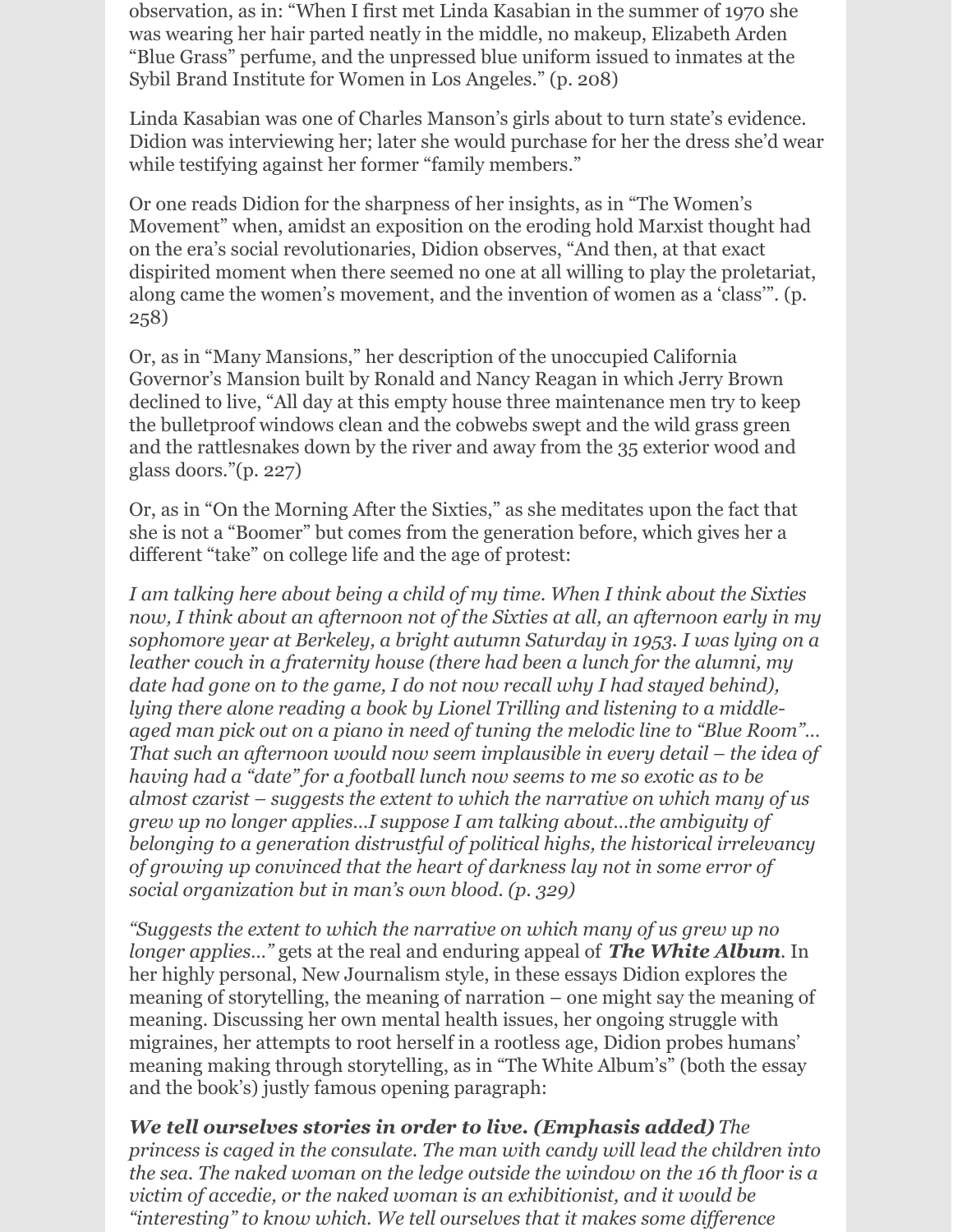*whether the naked woman is about to commit a mortal sin or is about to register a political protest or is about to be, the Aristophanic view, snatched back to the human condition by the fireman in priest's clothing just visible in the window behind her, the one smiling at the telephoto lens. We look for the sermon in the suicide, for the social or moral lesson in the murder of five. We interpret what we see, select the most workable of multiple choices. We live entirely, especially if we are writers, by the imposition of narrative line upon disparate images, by the "ideas" with which we have learned to freeze the shifting phantasmagoria which is our actual experience.* (p. 185)

Humans are storytellers. It might be, in the final analysis, what makes us humans. We tell ourselves stories to make sense of our experience, but it is also our ability to tell stories that enables us to bond large numbers of people together into collaborative cultures. As Yuval Harari noted in *Homo Deus* (2015), it wasn't the invention of agriculture that separated humans from others in the animal kingdom. It was the ability to organize large numbers of people together into coherent cultures through the medium of shared stories that made possible "scaling" agricultural villages into large urban collaboratives. In short, storytelling created civilization and not the other way around.

But Didion also asks, sometimes implicitly, sometimes explicitly, what happens when you can't trust the narrator? How do you know whose story to believe? What happens when all stories are both believable by some and unbelievable by others? What happens to that community storytelling creates when the members no longer agree about their story – when, as in Yeats's "The Second Coming," the center no longer holds? Or, on a very personal level, in "On Self-Respect" (pp. 142-148), an essay in her earlier collection, borrowing her title from Yeats, *Slouching Towards Bethlehem* (1968), Didion asks what happens when one realizes "the lights don't always turn green"? Her answer, to paraphrase, is 'you grow up or not and the distinction makes all the difference.

Whether read as a time journey back to the Sixties (most of which actually happened in the Seventies), or as a meditation upon narration and the problem of the unreliable narrator, or as a meditation upon human nature and the problematic nature of ultimately "knowing" anything, Joan Didion's *The White* Album will do both of those things old-fashioned and stodgy reviewers said marked all quality writing – she will both entertain and enlighten. Although I doubt anyone ever called Joan Didion "old-fashioned and stodgy", I suspect she'd smile at the compliment and say something to the effect, *"…but then you missed the point."*

Didion is neither an entertainer nor a teacher. She is an observer whose observations conveyed in sharply incisive and sparkling prose cause one to think and to question. If the mark of a first-rate intelligence is, as Fitzgerald noted, to hold two contradictory ideas in mind at the same time and retain the ability to function, then Didion is a first-rate intelligence. But, to take it one step further, the real mark of intelligence is not the facts one knows, but the quality of questions one asks. In that sense, Didion's is a first-rate intelligence, indeed.

> -- Andrew Roth, Ph.D. Scholar-in-Residence The Jefferson Educational Society [roth@jeserie.org](mailto:roth@jeserie.org)